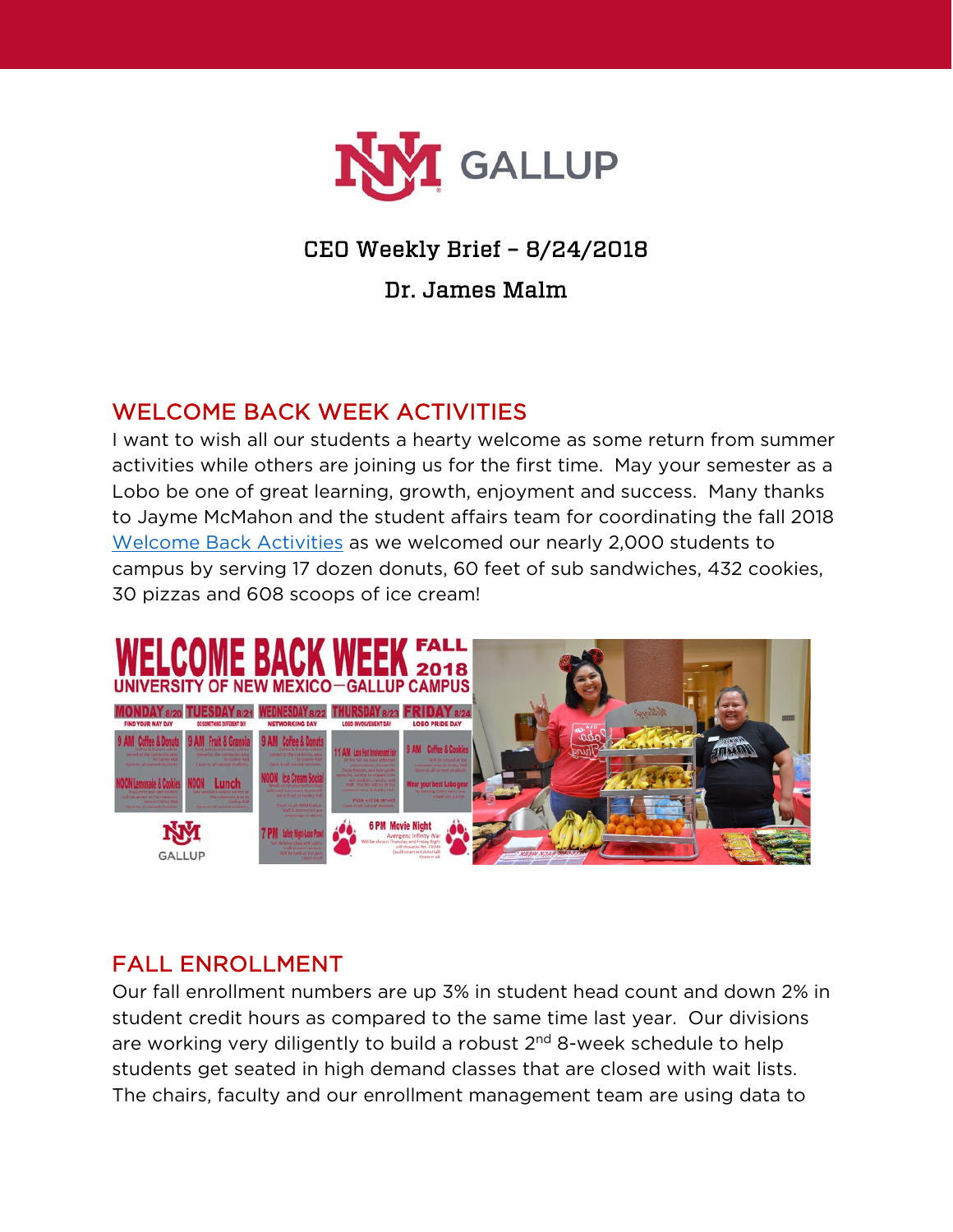scientifically work the wait lists to address the pressing needs and save students from losing traction within their programs of study.

### POWER OUTAGE

Thanks to everyone for their patience and creativity as we endured yesterday's campus-wide power outage. The administration was immediately briefed as to the cause and extent of the outage by members of our physical plant team. As I continued to receive regular updates, it became clear that our sewer lift pumps, water pressure pumps and fire suppression systems were down as they are all powered by electricity which created sanitation and safety concerns. Our IT manager let me know the number of minutes we had left of battery power for both the servers and phones. The campus management team then assembled with the physical plant engineers and public relations to create an emergency evacuation plan and by 10:30 plans were put in place to close the campus. Just as this was about to be communicated, however, all power was restored at 10:45 and normal operations were restored. I am pleased that the activation of our emergency plan went so well and we were able to certify that all on campus were safe. Although our Emergency Procedures are posted at multiple sites on campus, I am linking to it below so everyone has access to processes and contact numbers.

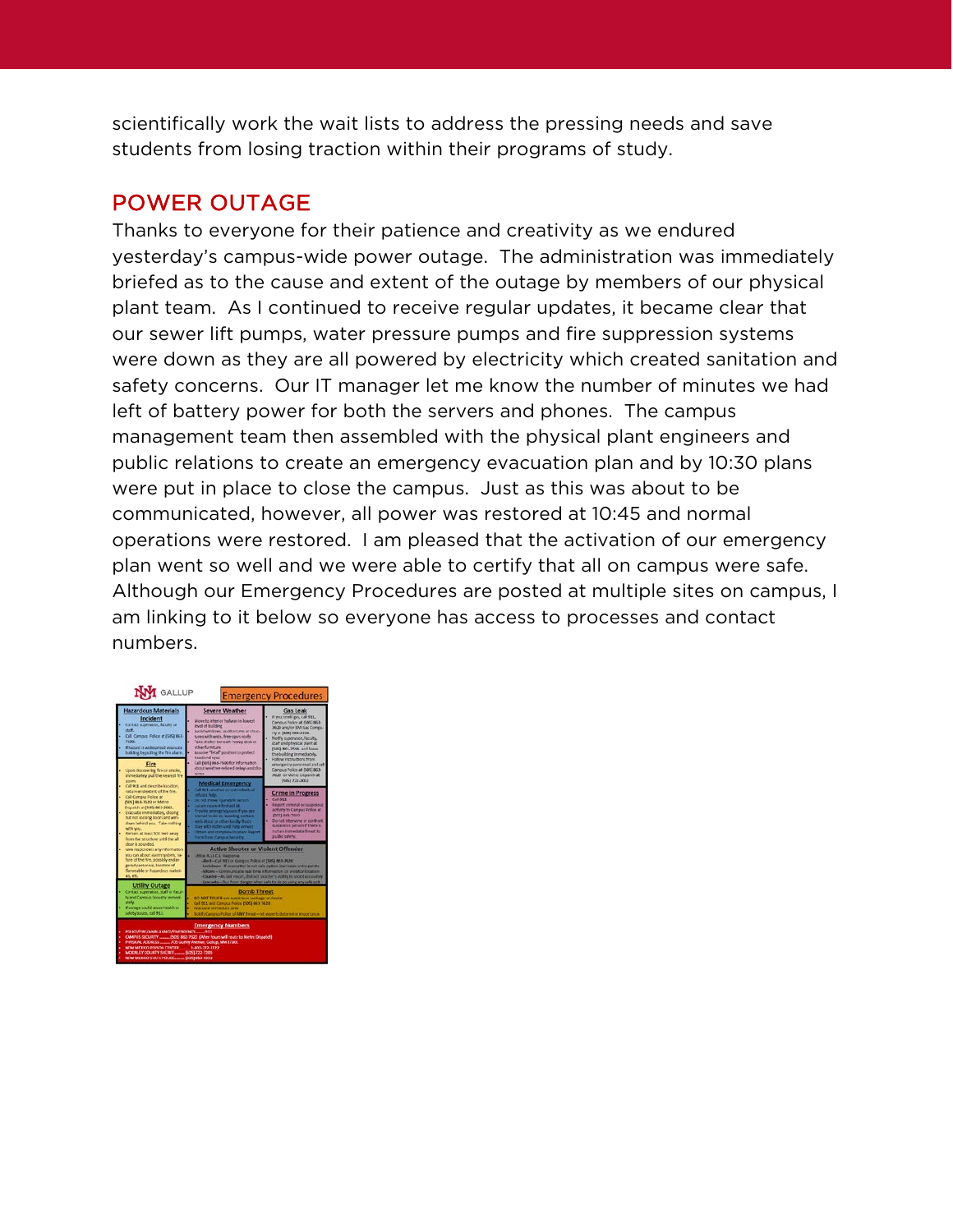## CENTER FOR CAREER TECHNOLOGY EDUCATION AND INNOVATION

In 2015, as part of Senate Bill 1, UNM-Gallup was allocated \$350,000 to plan and design a career and technology education center. \$100,000 of this amount was spent in 2016 on a programming document for the new building, but funding for construction of the actual center was vetoed by the governor earlier this year (link to the programming document is below). We are currently investigating the possibility of looping a new educational partner into the project which would allow us to bring innovative ideas and perspectives into a refresh of the original plan and design. This project is still very much alive and will, in fact, be put in the mix for the 2019 General Obligation bond funding requests.

# **UNM-Gallup Center for Career Technology Education and Innovation Programming Document**

# FACULTY KUDOS

Congratulations to Assistant Professor John Burke on his selection as an Academic Affairs General Education Faculty Fellow for 2018-2019 in Innovation as a primary area of high engagement and Community Engaged Learning and Research as a secondary area of high engagement. This position will afford Dr. Burke the opportunity to work with 25 different fellows across a broad range of academic disciplines as well as in smaller communities of practice in areas of high engagement. In her award letter, Dr. Pamela Cheek, Interim Associate Provost for Curriculum and Assessment notes that the goals of the fellowship are to, "1) bring the services and opportunities that currently sit outside of the curriculum directly into the class experience; 2) link up the phases of the learning experience for students so that general education is connected to the major and even to graduate and professional school." Dr. Burke instructs within the division of Arts and Sciences where he concentrates in math and chemistry. He is well known throughout the local school district for his interactive science demonstrations at area elementary schools. Through the UNM-Gallup Faculty Assembly, Dr. Burke was voted to serve as one of two UNM-Gallup faculty senators to represent the branch campus at the UNM Faculty Senate.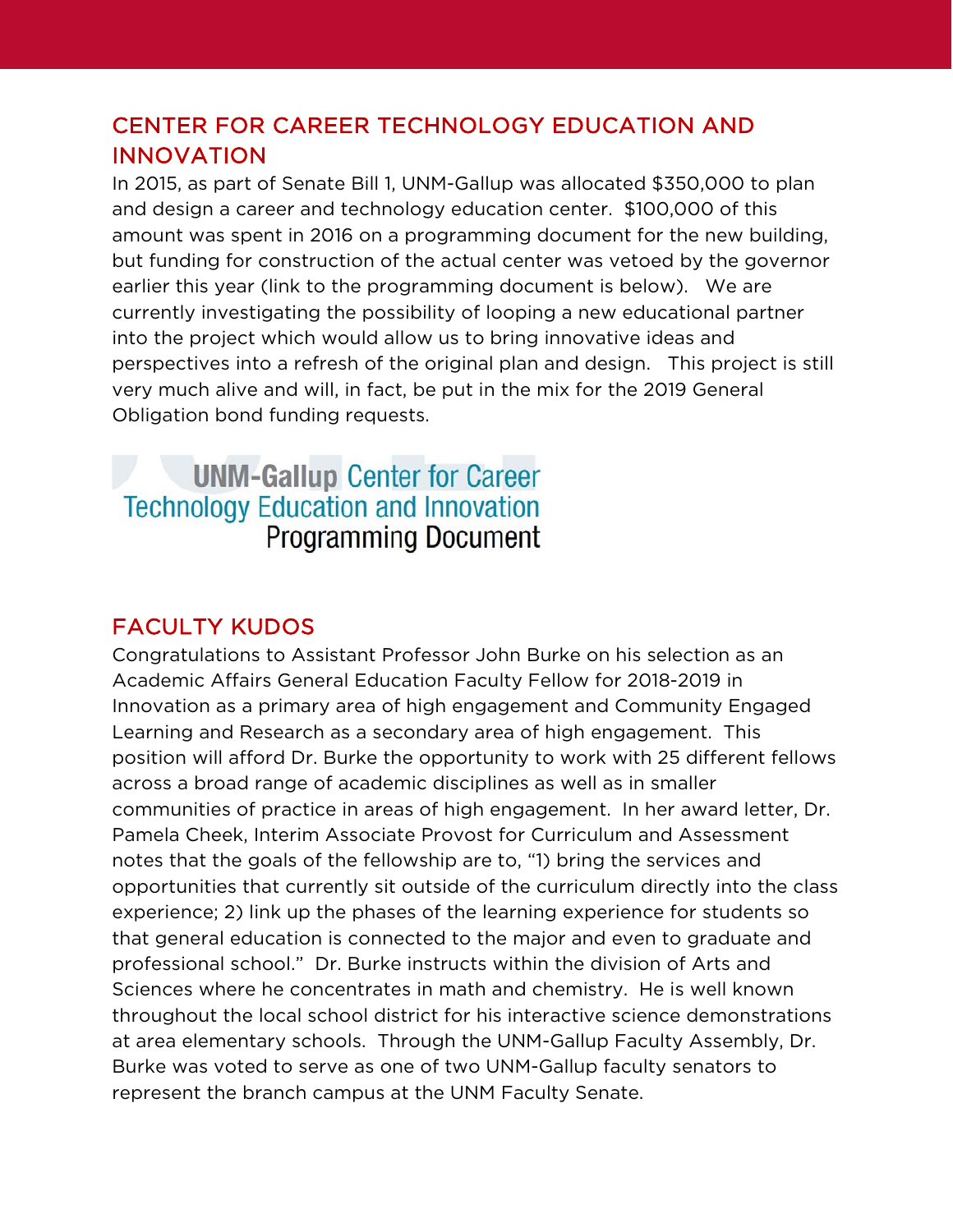## STRATEGIC PLANNING COMMITTEE

We are beginning the process to refresh our UNM-Gallup strategic plan and I thank John Zimmerman for chairing the committee and Brittany Babycos for providing staffing support. As CEO, I will serve in an ex-officio capacity on the committee. The first meeting will be held today, Friday, August  $24<sup>th</sup>$ , from 10:30 – 12:00 in the executive conference room. Future meetings will be at the same time and place on the following dates:

September 14 & 28

October 5 & 26

November 9 & 30

December 7

All proceedings are open and all are welcome to attend as the committee collects information, sorts and deliberates to develop a proposal that will drive the construction of the final document. The core committee list includes:

Carmela Lanza Antoinette Abeyta Floyd Kezele Chris Chavez Cecille Perales Jayme McMahon Michelle Lee Joe-Elliott Nez Abigail Montoya Marilee Petranovich

#### 50th ANNIVERSARY WEBPAGE

We will be releasing our commemorative 50<sup>th</sup> anniversary webpage soon. If anyone has any special memories, stories, memorabilia, pictures, etc. that have significance to the history of UNM-Gallup please share them with Marilee Petranovich.

## LOCAL ADVISORY BOARD MEETING

The next meeting of the local advisory board is scheduled for Tuesday, August 28<sup>th</sup> at 1:00 p.m. in the executive conference room. The meeting [agenda](https://www.gallup.unm.edu/administration/localboard/) has been published online. The majority of my reporting to our board